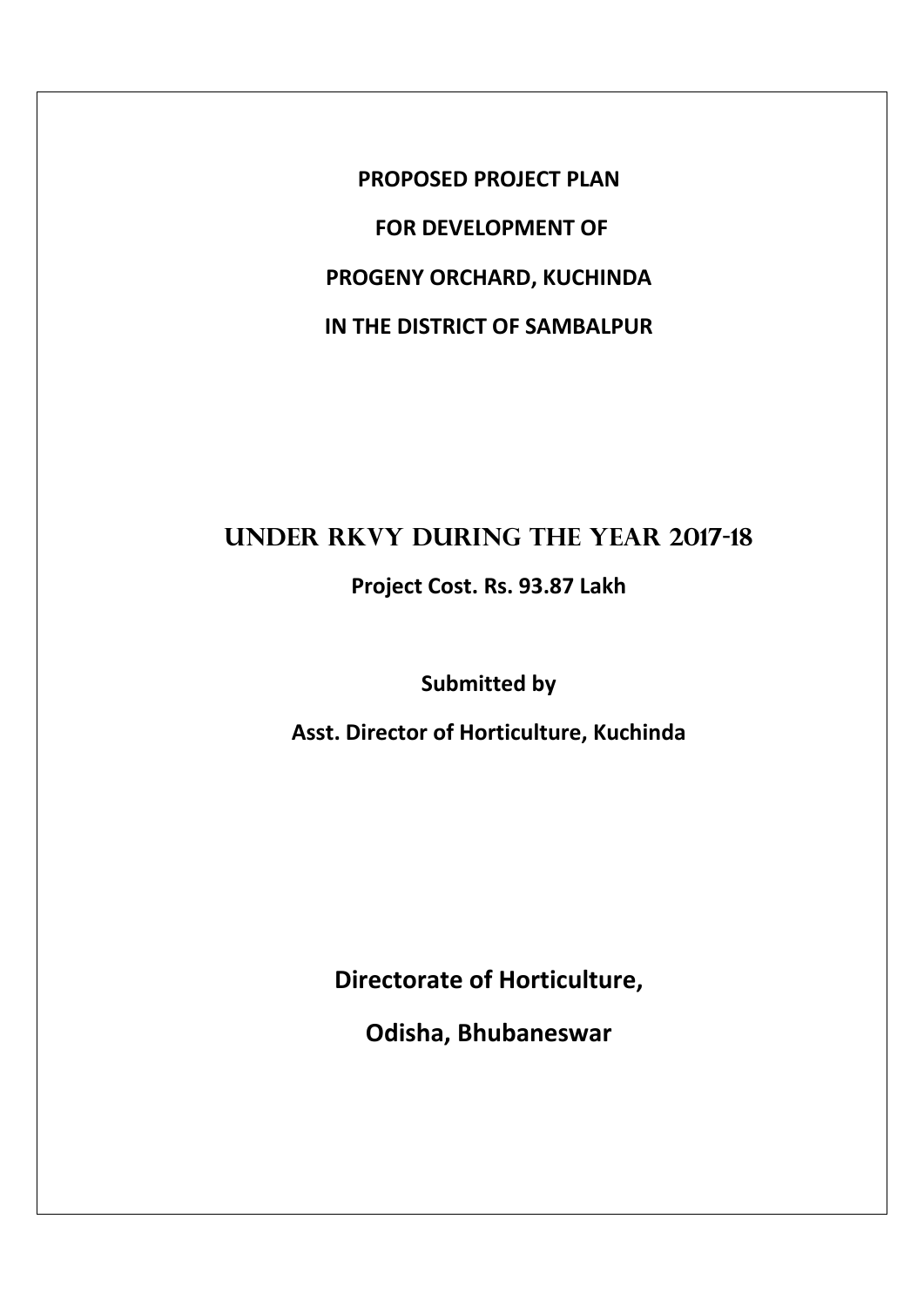# **EXECUTIVE SUMMARY**

| Name of the Project                                    | DEVELOPMENT OF PROGENY ORCHARD, KUCHINDA         |                                      |                      |  |  |
|--------------------------------------------------------|--------------------------------------------------|--------------------------------------|----------------------|--|--|
| Implementing Agency                                    | Directorate of Horticulture, Odisha, Bhubaneswar |                                      |                      |  |  |
| Name and Address of the<br>Executant                   | Asst. Director of Horticulture, Kuchinda         |                                      |                      |  |  |
| Proposed Item of Works                                 | Qnty.                                            | <b>Estimated Cost in</b><br>Lakh Rs. | Norm followed        |  |  |
| Development of CC Road<br>from main gate to            |                                                  |                                      | <b>State PWD</b>     |  |  |
| watchman shed                                          | 750 Rmt.                                         | 21.37                                |                      |  |  |
| <b>Construction of Brick</b>                           |                                                  |                                      | <b>State PWD</b>     |  |  |
| Masonry Boundary wall<br>(Part)                        | 900 Rmt.                                         | 45.00                                |                      |  |  |
|                                                        |                                                  |                                      | <b>NHM</b>           |  |  |
| Construction of Shade net<br>house                     | 2000 Sqm.                                        | 14.20                                |                      |  |  |
|                                                        |                                                  |                                      | <b>State PWD</b>     |  |  |
| <b>Construction of Working</b><br>Shed                 | 600 Sft.                                         | 3.30                                 |                      |  |  |
| Development of Irrigation<br>source with bore well and |                                                  |                                      | <b>KSK Guideline</b> |  |  |
| Micro Irrigation                                       | 2.5 <sub>Ha</sub>                                | 5.00                                 |                      |  |  |
| Construction of watchman<br>shed                       | 600sft                                           | 5.00                                 | <b>State PWD</b>     |  |  |
|                                                        |                                                  |                                      |                      |  |  |
| <b>TOTAL</b>                                           |                                                  | 93.87                                |                      |  |  |

Rupees **(Ninety Three Lakh & Eighty Seven Thousand )** only

| Source of fund:        | <b>RKVY 2017-18</b> |
|------------------------|---------------------|
| <b>Project Cost:</b>   | Rs. 93.87 Lakh      |
| <b>Project Period:</b> | 1 Year              |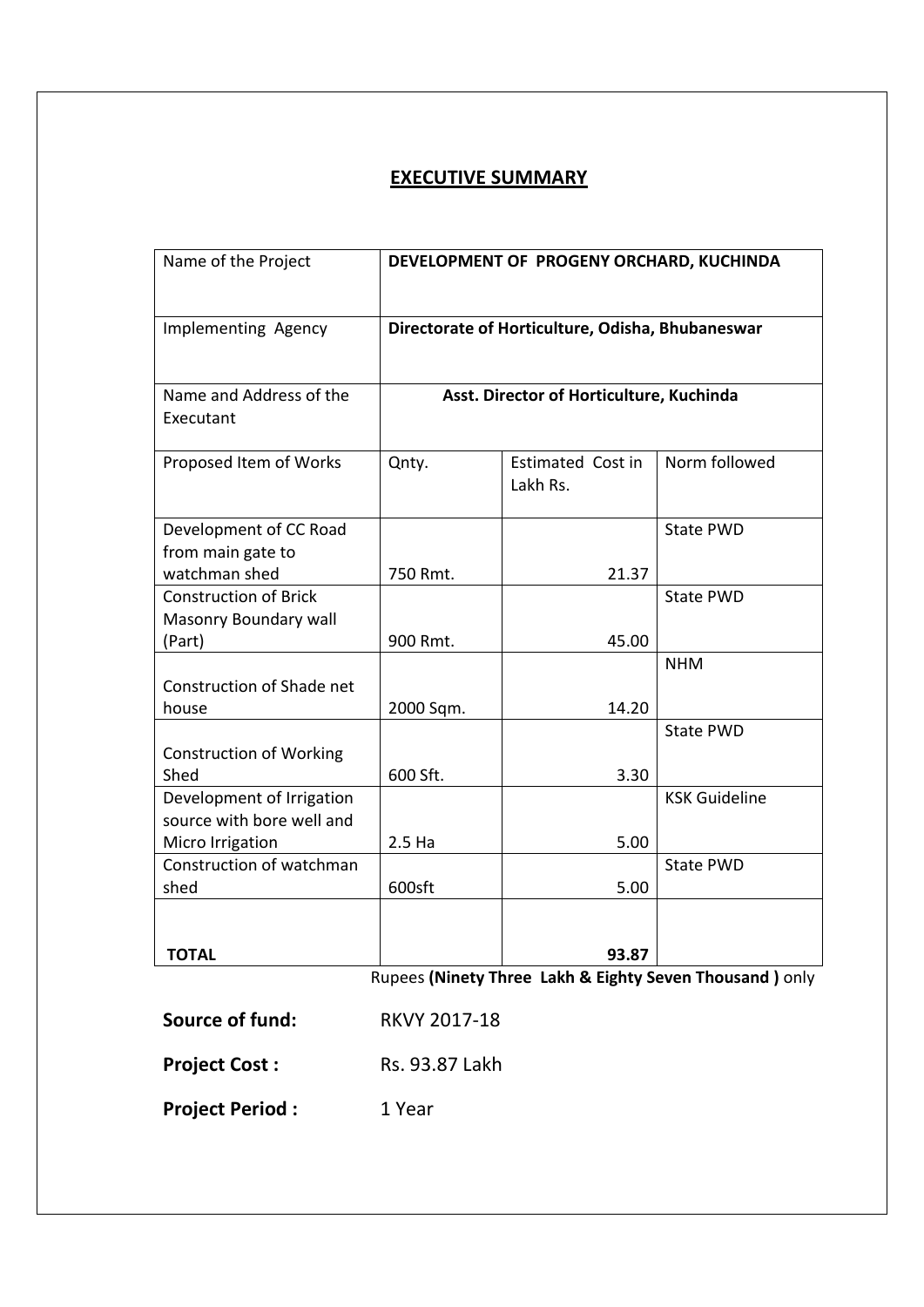## **BASIC INFROMATION OF PROGENY ORCHARD, KUCHINDA**

**Name : PROGENY ORCHARD , KUCHINDA**

**Location : Word No ‐4 , NAC, Kuchinda**

**District : Sambalpur**

**Source of Irrigation: Dug well & Deep Bore well(low discharge of water)**

- **I. Total Area : 5.55 Acre.**
- **II. Soil Type : Sandy loam**
- **III. Mother Plants : available as follows.**

| <b>Name of the Mother Plants</b> | Variety                | <b>Nos</b>     |
|----------------------------------|------------------------|----------------|
| <b>Mango</b>                     | <b>Amrapalli</b>       | 25             |
|                                  | <b>Malika</b>          | 20             |
|                                  | Langra                 | 6              |
|                                  | <b>Neelam</b>          | $\overline{7}$ |
|                                  | <b>Dasheri</b>         | 50             |
|                                  | <b>Alakanil Kieran</b> | 30             |
|                                  | Lat sundari            | 10             |
|                                  | <b>Nilson</b>          | 25             |
|                                  | Niranjan               | 25             |
|                                  | Himsagar               | 10             |
|                                  | P.Arnima               | 25             |
|                                  | <b>Arkapunit</b>       | 45             |
|                                  | Sundari Langra         | 25             |
|                                  | Arkaarnima             | 25             |
|                                  | Mahamodbar             | 25             |
|                                  | Prabhasankar           | 10             |
|                                  | <b>Totapuri</b>        | 25             |
|                                  | Subarnarekha           | 25             |
|                                  | Local elite            | 106            |
| Orange                           | Kinnow                 | 500            |
|                                  | <b>Nagpur</b>          | 50             |
|                                  |                        |                |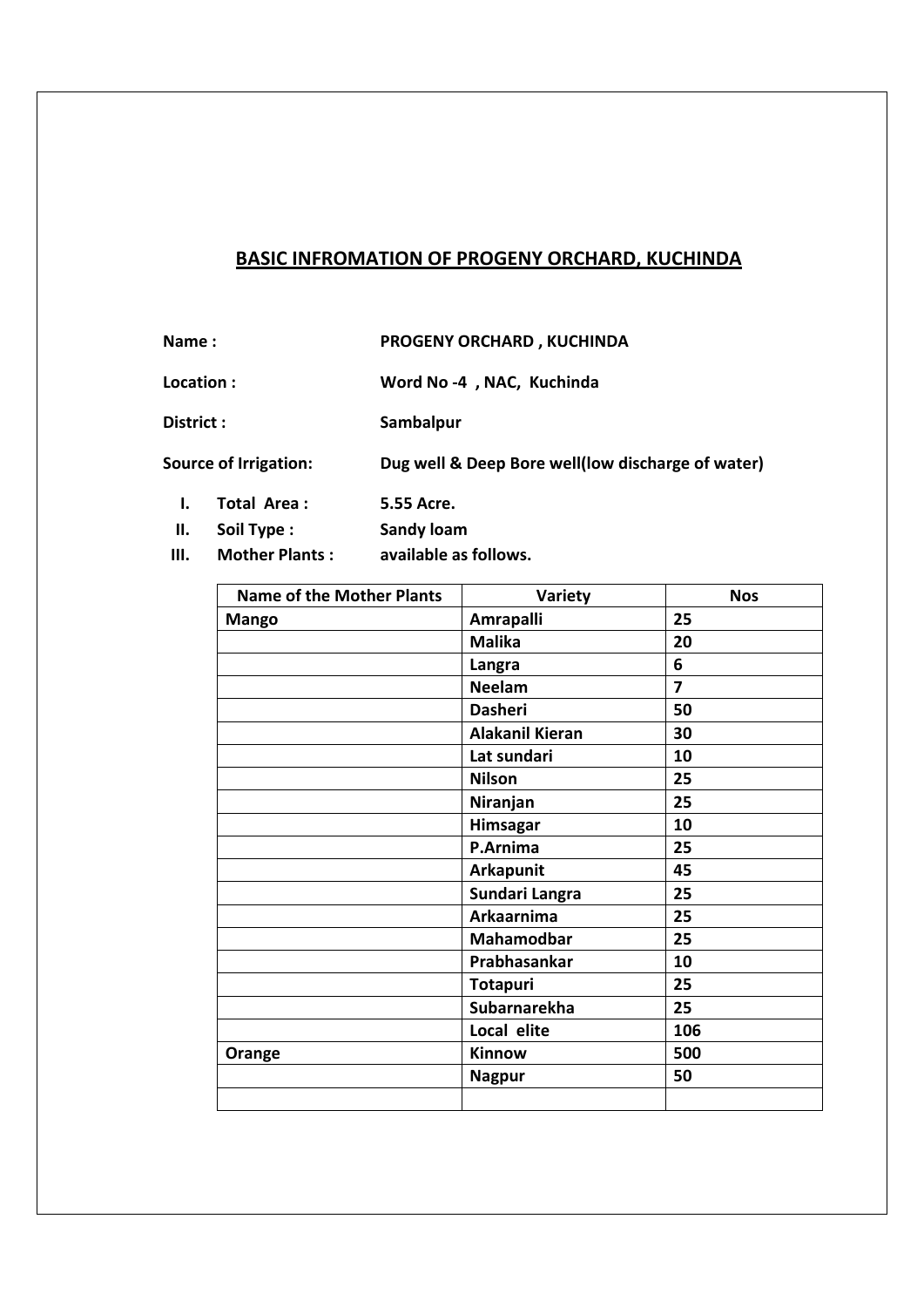**Back ground** : The P.O., Kuchinda is situated very near to the Kuchinda township. This is only at 1.5 K.M away from the Office building of ADH, Kuchinda. The total Geographical area is 5.5 Acres and at present it is comprised of different mother plants as follows

| Mango:   | 519 Nos |
|----------|---------|
| Citrus : | 550 Nos |

The Proposed project envirsages

- a) Dev of CC road
- b) Construction of Boundary wall (Part)
- c) Construction of Shade net House
- d) Construction working shed
- e) Construction of watch man shed
- f) Development of Irrigation source with bore well and micro irrigation over 2.5 Ha

**Problem** : The water discharge from the present bore well is pure. So the QPM production is not being possible. Therefore the provision of a new borewell is proposed. For proper utilisition of water the provision of Micro irrigation for the Orange Orchard and Nursery section is required. In order to prevent entry of tresspassers it needs boundary wall on the front side which will also ensure the privacy of the nursery. Besides for the production of QPM of Mango and Orange the working shed & extension of watchman shed is necessary.

 Further during the summer to provide the conducive environment for the grafts & seedlings the necessity of shade net house arises. Now one small shadenet house exists. In addition one new net house of 2000 sqm. has been proposed to produce the Hyb. Vegetable seedlings and flower seedlings to cater to the needs of farmers of the sub-division. An all weather road during the rainy season is a bare need for the frequent movement inside the Nursery.

### **Aim & Objectives :**

- To increase the quality & quantum of planting materials of Mango and Orange to meet the increased demand of the Sub‐Division/ District/State.
- To produce the quality planting materials using the protected structure.
- To educate the farmers, trainees, entrepreneurs etc. for capacity building on production of quality planting materials.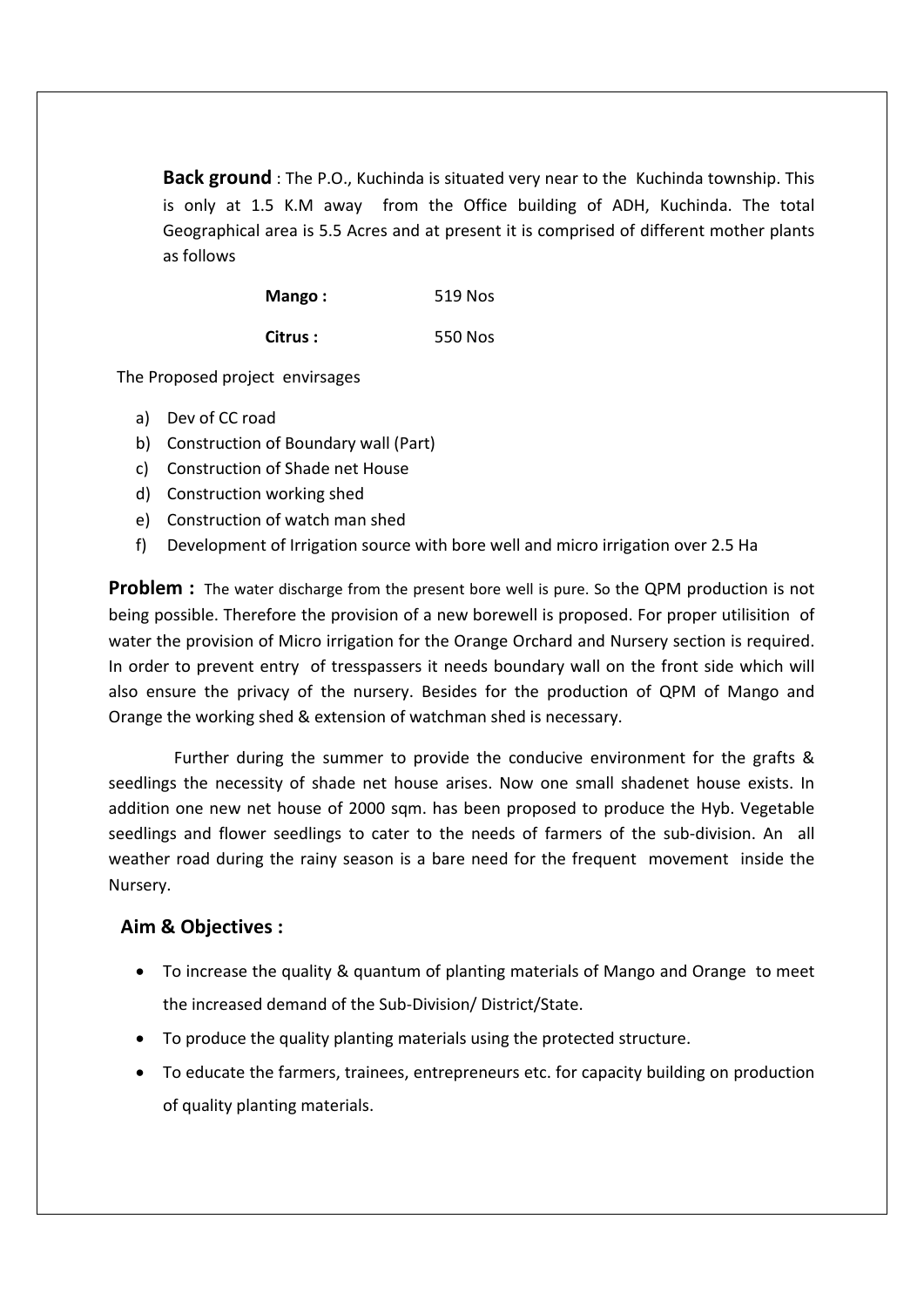- To provide employment to the local people.
- To protect the Nursery and mother plants by construction of compound wall.
- To increase the farm revenue receipts thorugh sale of QPM.

| Year      | Name the QPM / Nos     |  |  |
|-----------|------------------------|--|--|
| 2017-18   | Mango: 5000            |  |  |
|           | Orange: 2000           |  |  |
|           | Other seedlings: 10000 |  |  |
| 2018-19   | Mango: 7000            |  |  |
|           | Orange: 3000           |  |  |
|           | Other seedlings: 10000 |  |  |
| 2019-2020 | Mango: 10000           |  |  |
|           | Orange: 3000           |  |  |
|           | Other seedlings: 10000 |  |  |
| 2020-2021 | Mango: 10000           |  |  |
|           | Orange: 5000           |  |  |
|           | Other seedlings: 10000 |  |  |
| 2021-2022 | Mango: 10000           |  |  |
|           | Orange: 5000           |  |  |
|           | Other seedlings: 10000 |  |  |

**Strategy :** The tentative production of QPM for 5 years is as follows.

**Target Beneficiary :** Farmers of Kuchinda Sub‐Division will mostly be benefited under NHM, State Plan and MGNREGS Scheme by availing the QPMs. Besides the entrepreneurs will be benefited by learning the various techniques of graft/ gootee/ seedling production etc.

**Management :** The Transit Nursery is manage by the Asst. Director of Horticulture, Kuchinda. Other man powers include one HEW to look after the day to day Nursery.

### **Finance** :

| $\overline{\mathsf{S}}$ | Proposed Item of work  | Unit | Size | Rate<br>per | Total  | Norm<br>Cost     |
|-------------------------|------------------------|------|------|-------------|--------|------------------|
| No                      |                        |      |      | Unit (Rs.)  | Amount | Adopted          |
|                         | Development of CC Road | Rmt. | 750  | 2850.00     | 21.37  | <b>State PWD</b> |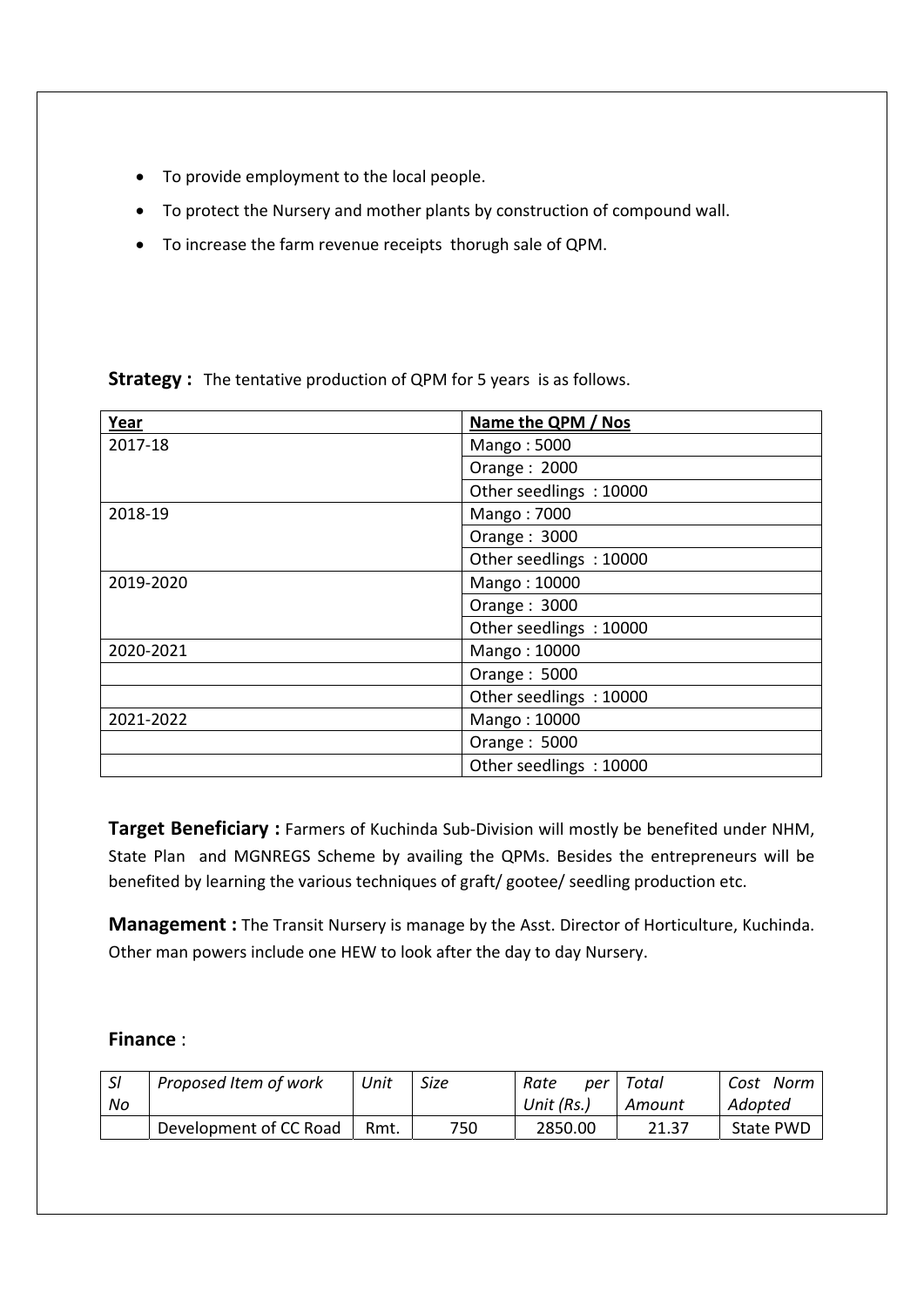| from main gate to<br>watchman shed                                            |      |      |         |       |            |
|-------------------------------------------------------------------------------|------|------|---------|-------|------------|
| <b>Construction of Brick</b><br>Masonry Boundary wall<br>(Part)               | Rmt. | 900  | 5000.00 | 45.00 | State PWD  |
| <b>Construction of Shade</b><br>net house                                     | Sqm. | 2000 | 710.00  | 14.20 | <b>NHM</b> |
| <b>Construction of Working</b><br>Shed                                        | Sft. | 600  | 550.00  | 3.30  | State PWD  |
| Development of<br>Irrigation source with<br>bore well and Micro<br>Irrigation | Ha.  | 2.5  |         | 5.00  | <b>KSK</b> |
| Construction of<br>watchman shed                                              | Sft. | 600  |         | 5.00  | State PWD  |

# **Time Frame**:

| SI | Item of work      | Phases of work execution |                     |                    |                   |  |
|----|-------------------|--------------------------|---------------------|--------------------|-------------------|--|
| No |                   | <b>Ist Quarter</b>       | <b>IInd Quarter</b> | <b>III Quarter</b> | <b>IV Quarter</b> |  |
|    | <b>CC Road</b>    | Yes                      |                     |                    |                   |  |
|    | Boundry wall      |                          | Yes                 |                    |                   |  |
|    | Shade net house   |                          | Yes                 |                    |                   |  |
| 4  | Working Shed      |                          |                     | Yes                |                   |  |
|    | Watchman Shed     |                          |                     |                    | Yes               |  |
| 6  | Irrigation source | Yes                      |                     |                    |                   |  |

**Cost benefit analysis:** Besides acting as the technology dissemination centre the expected sale proceeds / net profit is as follows.

| Year      | of the<br>Name   | be<br><b>Nos</b><br>to | Cost involved | Sale proceeds | Net Profit |
|-----------|------------------|------------------------|---------------|---------------|------------|
|           | <b>QPM</b>       | produced               |               |               |            |
| 2018-19   | Mango            | 5000                   | 90000         | 127500        | 32500      |
|           | Orange           | 2000                   | 36000         | 51000         | 15000      |
|           | <b>Sub Total</b> | 7000                   | 126000        | 178500        | 47500      |
| 2019-2020 | Mango            | 7000                   | 126000        | 178500        | 52500      |
|           | Orange           | 3000                   | 54000         | 76500         | 22500      |
|           | <b>Sub Total</b> | 10000                  | 180000        | 255000        | 75000      |
| 2019-2020 | Mango            | 10000                  | 180000        | 255000        | 75000      |
|           | Orange           | 3000                   | 54000         | 76500         | 22500      |
|           | <b>Sub Total</b> | 13000                  | 234000        | 309000        | 97500      |